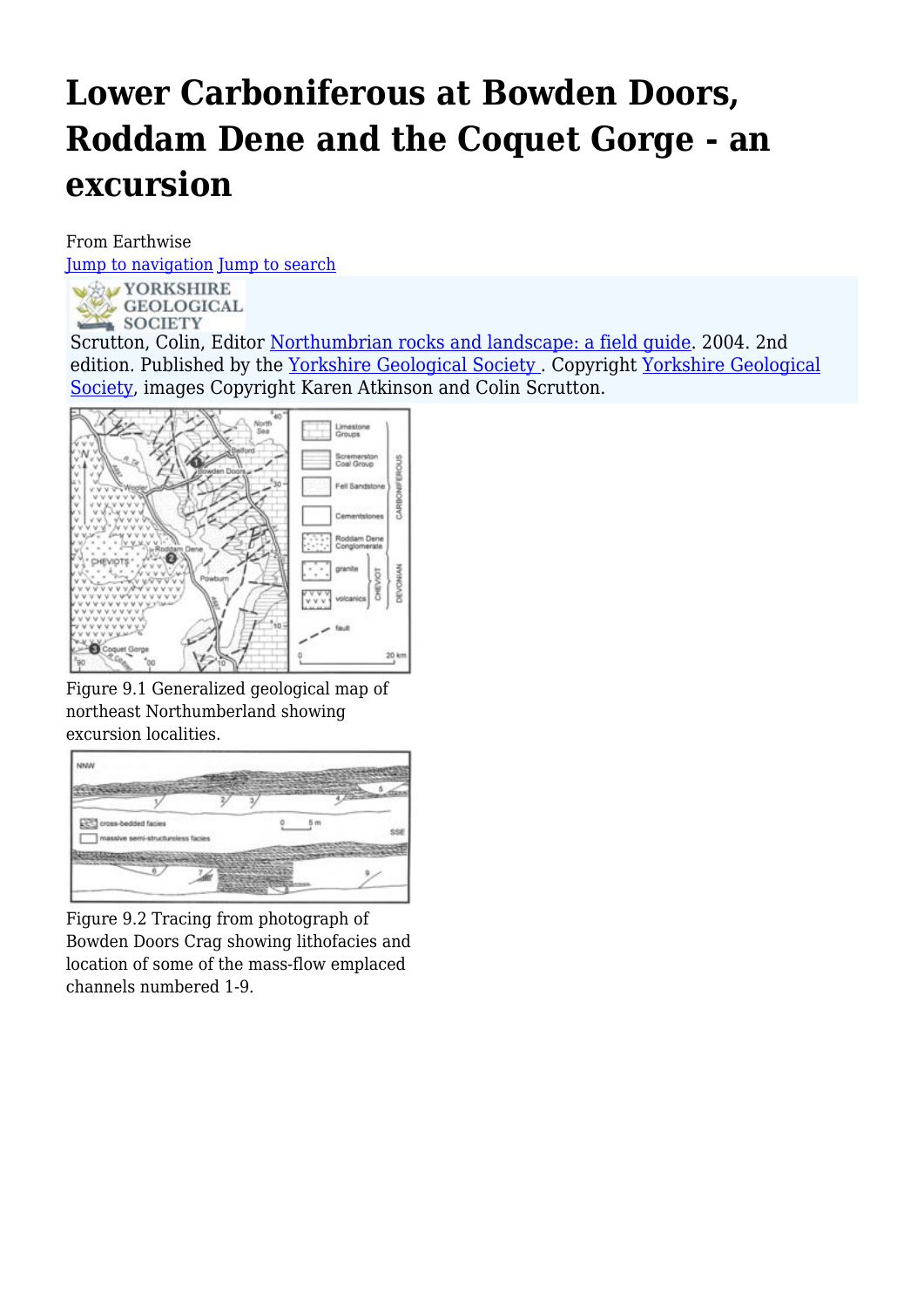

Figure 9.3 Mass-flow emplaced, steep-sided, sand-filled channel in the Fell Sandstone at Bowden Doors. Photo: B. R. Turner.



Figure 9.4 Clast to matrix supported, massive alluvial fan conglomerate, Roddam Dene. Photo: B. R. Turner.



Figure 9.5 Gorge cut by the River Coquet in the Cementstone Group (Lower Carboniferous) below Barrow Scar (Locality 3). Photo: C. T. Scrutton.

**Brian Turner** and **Andrew Heard** University of Durham

 $\Box$ 

### **Contents**

- [1](#page--1-0) [Purpose](#page--1-0)
- [2](#page--1-0) [Logistics](#page--1-0)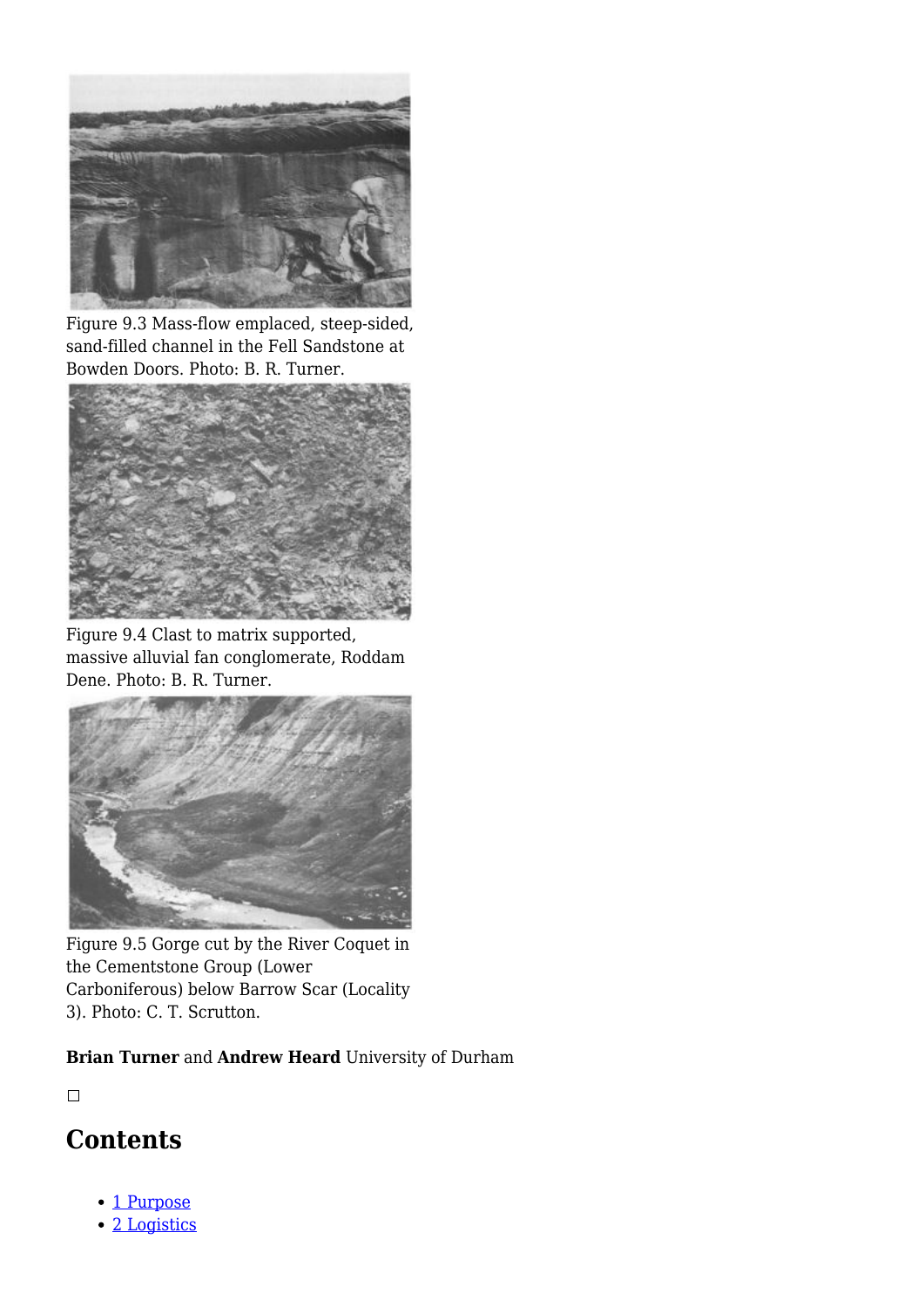- [3](#page--1-0) [Maps](#page--1-0)
- [4](#page--1-0) [Geological background](#page--1-0)
- [5](#page--1-0) [Excursion details](#page--1-0)
	- [5.1](#Locality_1.2C_Bowden_Doors_.5BNU_070_327.5D) [Locality 1, Bowden Doors \[NU 070 327\]](#Locality_1.2C_Bowden_Doors_.5BNU_070_327.5D)
	- [5.2](#Locality_2.2C_Roddam_Dene_.5BNU_025_205.5D) [Locality 2, Roddam Dene \[NU 025 205\]](#Locality_2.2C_Roddam_Dene_.5BNU_025_205.5D)
	- o [5.3](#Locality_3.2C_Coquet_Gorge_.5BNT_905_061.5D) [Locality 3, Coquet Gorge \[NT 905 061\]](#Locality_3.2C_Coquet_Gorge_.5BNT_905_061.5D)
- [6](#page--1-0) [Glossary](#page--1-0)
- [7](#page--1-0) [Bibliography](#page--1-0)

### **Purpose**

To examine three contrasting styles of Lower Carboniferous sedimentation within the northern part of the Northumberland Basin: braided river sheet sandstones, alluvial fan conglomerates and coastal alluvial plain sediments. The area also contains a great variety of glacial landforms including **drumlins** and glacial **overflow channels**, which are particularly well developed south of Wooler.

# **Logistics**

This section was compiled in 2006 when the printed guidebook was published. Before visiting this site please ensure you have up-to-date contact and access information.

All three localities can be visited in one full day [\(Figure 9.1](http://earthwise.bgs.ac.uk/index.php/File:YGS_NORTROCK_FIG_09_1.jpg)). Roadside parking is available at Bowden Doors and Coquet Gorge. Bowden Doors involves rough walking across hummocky ground and along footpaths. The site is an **S.S.S.I.** and a popular location for rock climbing. At Coquet Gorge it is necessary to cross the river and care must be taken on the steep, shaly slopes above the river on the south side of the gorge. The area lies within a military firing range and prior permission for a visit should be sought from the Military Authorities at Otterburn Camp. Access to Roddam Dene is more difficult. The most convenient parking is on farmland for which permission (not necessary in advance) should be sought from the farmer at Roddam Hall. The banks of the dene are very steep, muddy, and slippery when wet. Easier, but less convenient access is provided by a track, large enough for a car, crossing Roddam Burn about 0.75 km above the dene where the conglomerates are replaced by sandstones. The best exposures occur below this locality in the bed and banks of the burn, and it is necessary to keep crossing the stream at intervals. Wellington boots are essential for this section, even at low water. Roddam Dene is not recommended for large parties.

## **Maps**

O.S. 1:50 000 Sheets 75 Berwick-upon-Tweed, 80 Cheviot Hills & Kielder Forest area, and 81 Alnwick & Morpeth; B.G.S. 1:50 000 Sheets 4 Holy Island (solid), 5 The Cheviot, and 6 Alnwick; B.G.S. 1:63 360 Sheets 4 Holy Island (drift), and 8 Elsdon.

## **Geological background**

The geology of northern England consists of a sedimentary cover of Carboniferous and Permo-Triassic rocks resting **unconformably** on Lower Palaeozoic basement. The basement is made up of **folded** and **faulted** sedimentary and volcanic rocks, originally deposited in the proto-Atlantic Iapetus Ocean ([Figure 3a\)](http://earthwise.bgs.ac.uk/index.php/File:YGS_NORTROCK_FIG_00_3.jpg). Subduction of the ocean to the northwest led to its closure by the end of the Silurian along the Iapetus **suture** zone, a major Lower Palaeozoic **tectonic** line which trends in a northeasterly direction beneath the Northumberland Carboniferous cover. Extensional reactivation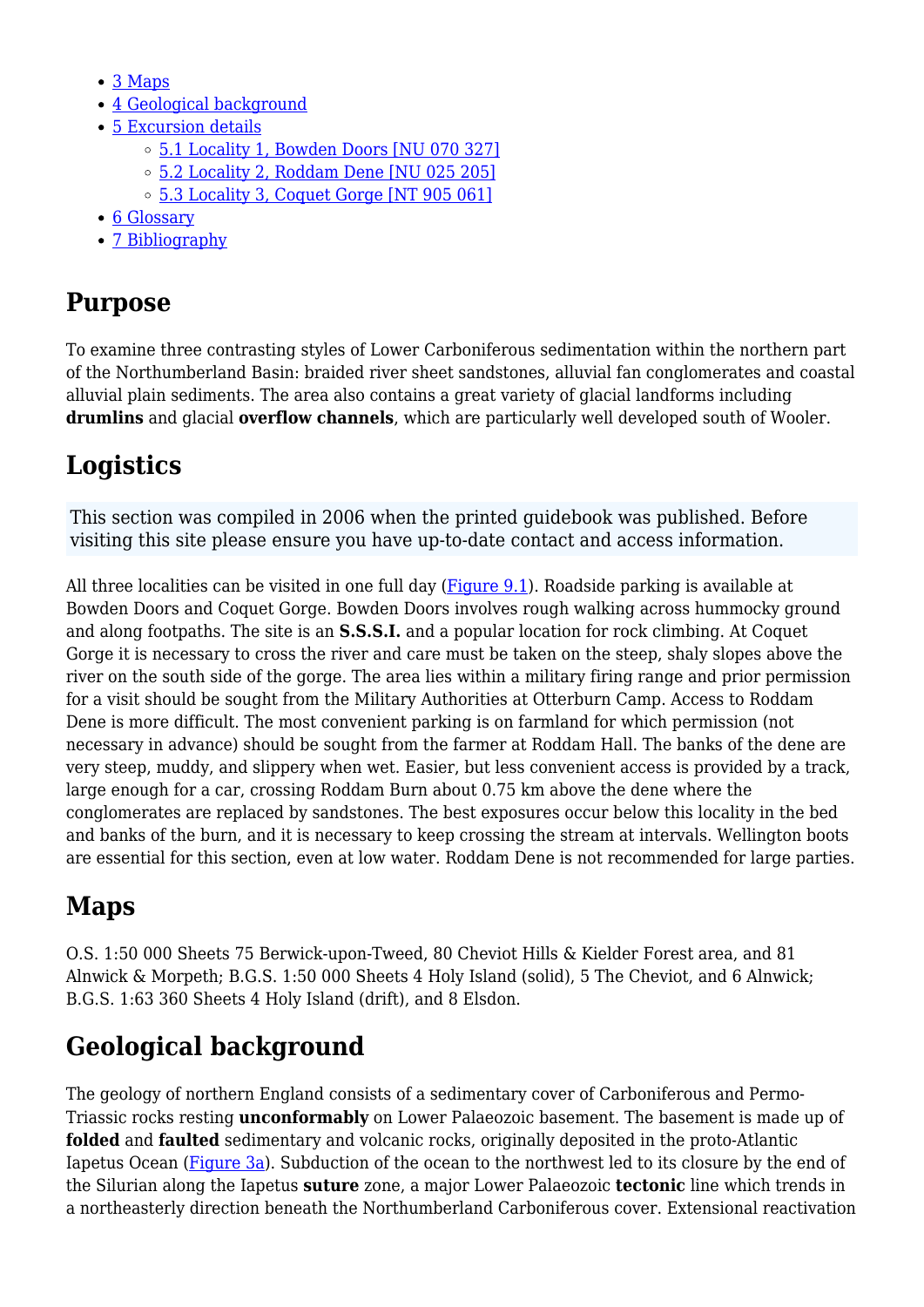of a northerly dipping crustal scale shear zone, associated with the Iapetus suture, led to fault controlled subsidence and the initiation of the Northumberland Basin. The basin is a rifted **halfgraben** oriented northeast–southwest across northern England with its deepest part adjacent to the Stublick-Ninety Fathom Fault system defining its southern margin. During Carboniferous times the basin was filled with over 4 km of sediment, with predominantly marine conditions in the southwest and continental conditions in the northeast. The oldest sediments in the basin are locally developed alluvial fan **conglomerates**, such as the Roddam Dene Conglomerate, deposited along the flanks of the Cheviot massif, a highly dissected Lower Devonian volcano intruded by **granite**. Cheviot granite and volcanics, as well as the underlying Silurian **greywackes** occur as **clasts** in the conglomerates. The conglomerates are overlain and interbedded with coastal alluvial plain channel sandstones and fluvio-**lacustrine** interchannel silt-stones, shales and impure limestone (**cementstones**) of the Cement-stone Group. The overlying succession comprises: (1) fault-controlled braided river sediments of the Fell Sandstone Group; (2) coastal and lower delta plain sediments of the Scremerston Coal Group; (3) cyclically-deposited marine **transgressive-regressive** sediments of the Limestone Groups, which were deposited during the change from syn-rift to post-rift phases of basin development; (4) a thin sequence of fluvio-deltaic sediments of Millstone Grit type; and (5) coalbearing coastal alluvial plain Coal Measure sediments marking the end of Carboniferous sedimentation in the Northumberland Basin.

The area provides a striking example of the way in which topography is affected by geological factors. The Fell Sandstone, located on the faulted northeast limb of the Holburn **Anticline**, forms a rugged west-facing scarp overlooking the Wooler valley. The scarp acts as a drainage barrier separating the Cheviot Hills from the sea, and deflecting the drainage of local rivers, such as the Till, to the north. The grass and heather-covered slopes of the Cheviots are dissected by a number of valleys, including Roddam Burn, which forms a steep, wooded gorge (Roddam Dene) cut through Late Devonian-Early Carboniferous sandstones and conglomerates on the eastern side of the Cheviots. On the south side the Coquet River has cut a similar gorge through less resistant Cementstone Group strata west of Alwinton.

### **Excursion details**

### **Locality 1, Bowden Doors [NU 070 327]**

From the centre of Belford village, just off the A1, take the B6349 Wooler road and turn right into the Hazelrigg-Lowick road. Vehicles can be parked on the grass verge by the second gate on the right, next to the sign saying 'Beware of Bull'. Cross the hummocky grass and heather-covered dip slope on the southwest side of the road to the top of Bowden Doors crag (the word *doors* means place of wild animals) and follow the footpath along the base of the crag to the south.

The Fell Sandstone is one of the most prominent **lithological** units in the Lower Carboniferous succession of the Northumberland Basin. It is also a very important aquifer and the main source of water for Berwick-upon-Tweed. At Bowden Doors the Fell Sandstone forms a 450 m long crag, oriented north-northwest–south-southeast parallel to the local palaeocurrent direction. Stratigraphically the outcrop lies near the top of the Fell Sandstone succession close to the contact with the overlying Scremerston Coal Group, on the faulted northeast limb of the Holburn Anticline, a compressional structure of late Carboniferous age. The crag face, which attains a height of about 8 m at the southern end, consists of two main facies [\(Figure 9.2\)](http://earthwise.bgs.ac.uk/index.php/File:YGS_NORTROCK_FIG_09_2.jpg). The first comprises moderately sorted, fine to medium-grained sandstone which becomes finer when traced to the south in the downcurrent direction. Where it occurs it always lies beneath the second **facies**. The sandstone is mainly structureless but contains some undulating diffuse and isolated sets of **cross-strata** in addition to local water escape and flame structures. This facies has a sharp, planar contact with the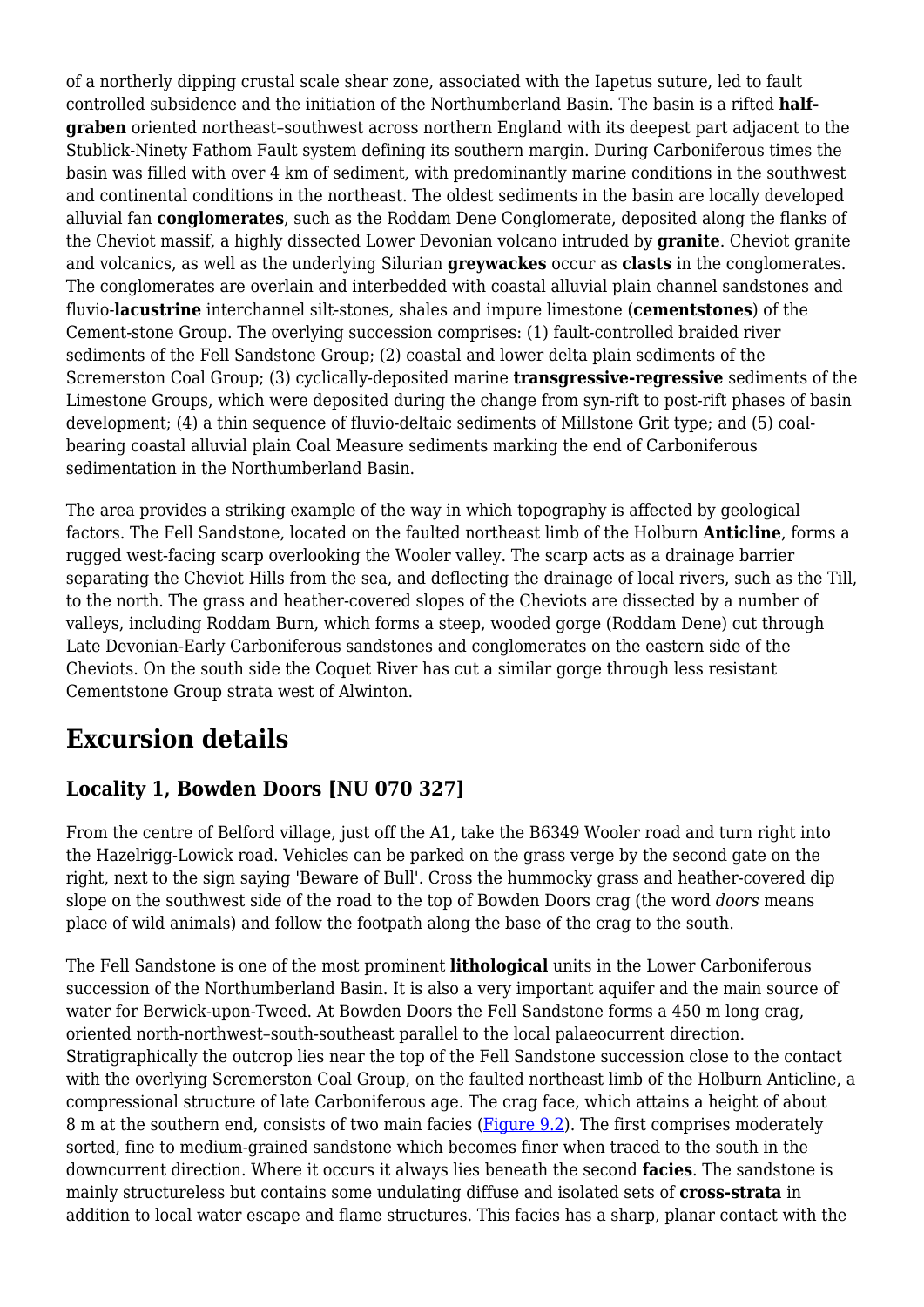second facies above, and the contact between them can be traced along most of the crag face. The general characteristics of this predominantly structureless facies suggests that: (1) it was deposited rapidly from a flow overloaded with sediment, thereby promoting homogenisation and liquefaction of the sediment on pore fluid expulsion; or (2) it was liquefied after deposition, perhaps by contemporaneous fault movement.

The second facies is represented by a fine to medium-grained trough and planar cross-bedded sandstone. Deformed **foresets**, attributed to shear by sediment-laden water acting on top of the original sandy bedform, are common and vary from simple puckering of the foresets to completely overturned and recumbently folded foresets. Cross-beds are sometimes organized into complex associations of smaller scale cross-beds superimposed on larger ones, deposited mainly as channel bars and in-channel dunes or mega-ripples. Small steep-sided channel-like features, oriented perpendicular to the main channel trend, cut the face of the crag at various levels and are filled with sand identical to that into which they have been emplaced ([Figure 9.3](http://earthwise.bgs.ac.uk/index.php/File:YGS_NORTROCK_FIG_09_3.jpg)). Although the margins of the channels are very steep they show no evidence of scour or slumping, and apart from faint marginal laminations they lack grading or well defined sedimentary structures. These features suggest that the channels originated from bank collapse and the development of sediment-laden mass flows moving across the channel along scoured, pre-channelized pathways, in front of large sandy bedforms. The Fell Sandstone was deposited during a phase of source area uplift and intrabasinal fault activity, by perennial braided river systems **prograding** across the Northumberland Basin towards the south and southwest. Plots of palaeodrainage patterns suggest that the rivers were largely confined to small intrabasinal graben structures connected by a number of transfer zones located between overlapping fault segments.

The top of Bowden Doors crag provides spectacular views of the surrounding countryside. To the west across the Wooler valley one can see the prominent rounded slopes of the resistant Cheviot volcanic dome. Large areas of the Wooler valley, underlain by softer, more easily eroded Cementstones, are covered by ice deposited **till** erosionally moulded into drumlins. Glacial overflow channels are well developed on or near the eastern side of the Cheviots, where the large Powburn [\(Figure 9.1\)](http://earthwise.bgs.ac.uk/index.php/File:YGS_NORTROCK_FIG_09_1.jpg) channel has cut through a sandstone crag providing easy passage for the A697 Wooler-Newcastle road. Looking east from Bowden Doors the dip slope of the Fell Sandstone falls away gently towards the sea, interrupted in places by the discontinuous resistant crags of the Whin **Sill dolerite** which is quarried locally at Belford for road metal.

### **Locality 2, Roddam Dene [NU 025 205]**

Take the Roddam Dene turning off the A697 Wooler Road about 8 km south of Wooler. Follow the road up the hill to Roddam Dene Hall, where permission to visit the site should be sought from the farmer (prior permission is not necessary). Immediately after passing the farm house on the left, turn right through a gate into the fields and continue along a track passing through a second farm gate. After parking walk alongside a wooded area on the right keeping close to the fence and after about 100 m climb the fence and descend carefully down the steep banks into Roddam Burn. Care should be taken in wet weather as the banks are slippy.

The earliest deposits in the Northumberland Basin are the locally developed conglomerates of late Devonian or early Carboniferous age, which crop out around the flanks of the Cheviot Massif at Roddam Dene (the best exposed), Ramshope Burn and Windy Gyle. The Roddam Dene conglomerate, which has a maximum estimated thickness of 170 m, is cut into three segments by faults. It is a massive conglomerate containing subangular to subrounded pebble to boulder size clasts (4–256 mm in diameter) of Cheviot **andesite**, with minor amounts of Palaeozoic sediments and rare Cheviot **granophyre**, set in a poorly-sorted, mottled red and green clay-rich, sandstone. The conglomerate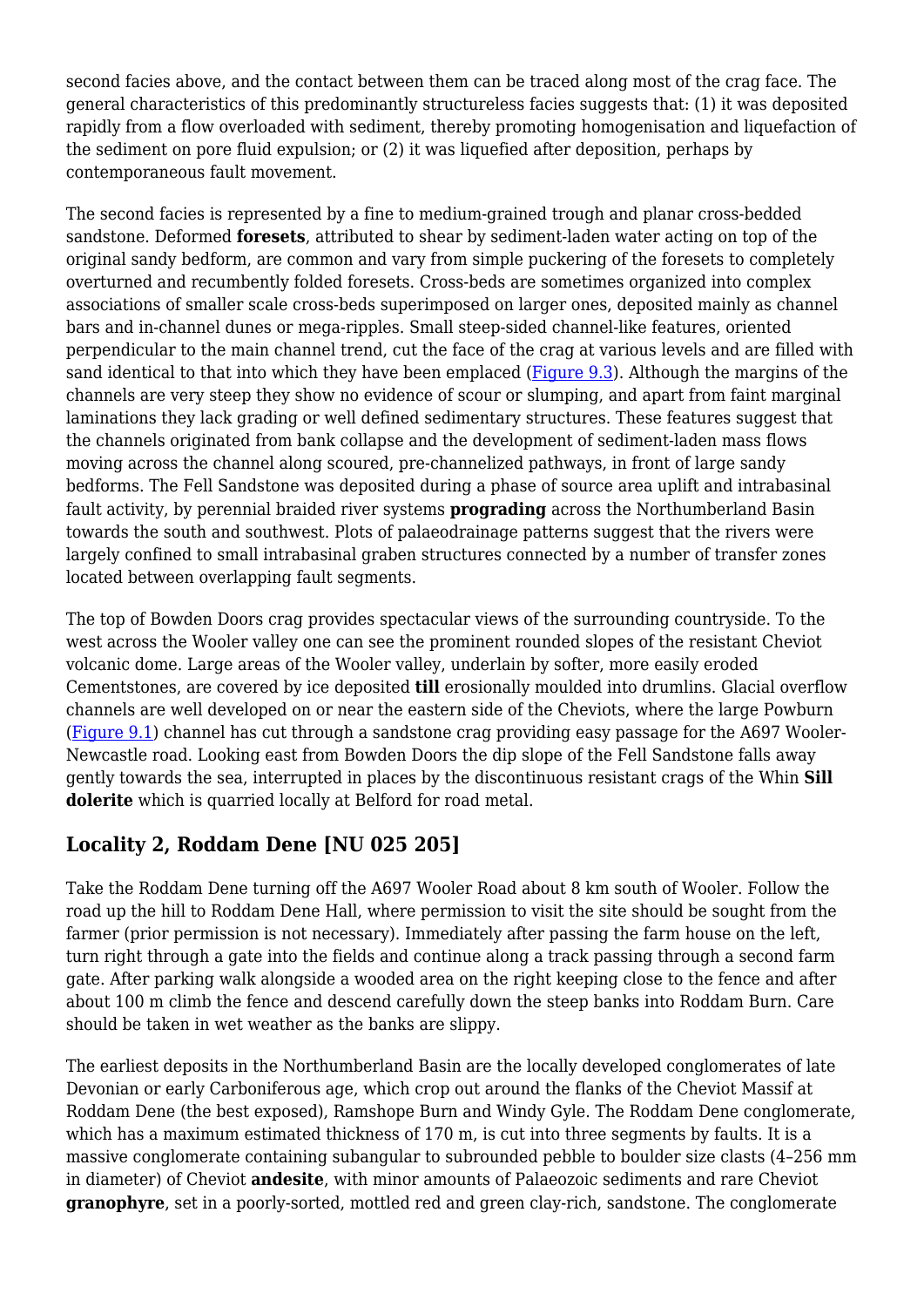consists of : (1) a lower, matrix supported, weakly stratified and **imbricate** conglomerate with local sandstone lenses; (2) a middle, coarser, more massive conglomerate and; (3) an upper, better sorted, clast supported, coarsening-upward conglomerate associated with trough cross-bedded sandstone and **palaeosols**. The conglomerate is sharply, and erosively overlain by trough cross-bedded, rippled and plane bedded, fining-upward red sandstones and siltstones. The conglomerates were deposited predominantly as gravel bars within a braided river system draining the medial parts of a semi-arid alluvial fan, derived from an uplifted, fault-controlled ridge (?Harthope Fault) to the north. The overlying sandstones were deposited by a different fluvial system, on the distal parts of an alluvial floodplain oriented east–west, and sourced in part from the adjacent flanks of the Cheviot.

### **Locality 3, Coquet Gorge [NT 905 061]**

From the B6341 Rothbury to Otterburn Road take the turning to Sharperton and Alwinton about 6 km west of Rothbury. Follow the narrow tarred road from Alwinton to Coquet Gorge, about 1.5 km west of Alwinton. Cars can be parked off the road at a number of localities. Easiest access is by way of the footpath at the western end of the gorge which crosses the end of Kay Crag as it descends into the valley, adjacent to a farm fence. The river must be crossed to examine the cliff section on the south side of the River Coquet, and wellington boots are essential, even at low water. The best exposures occur in the upper part of the cliff and are only accessible via small erosional gullies. Care must be taken on the steep, loose shaley slopes, especially in wet weather. A rough track ascends the eastern end of the cliff but exposures along the track are poor. Prior permission is necessary to visit this site (see Logistics).

At this locality the River Coquet cuts a spectacular gorge through part of the Cementstone Group. The cliffs rise some 50 m above the river at Barrow Scar and provide the best exposures of Cementstones in Northumberland. A fault north of the road brings up Lower Old Red Sandstone lavas (see [Excursion 4\)](http://earthwise.bgs.ac.uk/index.php/Cheviot_%E2%80%94_early_Devonian_volcanic_rocks,_granite_and_basement_-_an_excursion) against Cementstones, while to the south of the gorge another fault **downthrows** the Fell Sandstone and Scremerston Coal Group. The Cementstone section along the gorge consists of thin sandstones (<1 m) interbedded with thicker (1–2 m), softer shales and subordinate impure limestones or cementstones  $\leq 30 \text{ cm}$ ). A striking feature of the cliff section is the absence of thick, prominent channel sandbodies similar to those seen in the Cementstone Group in the Tweed Basin. Exposures also occur in the bed, and at intervals along the northern bank of the river. Although the sandstones in the succession may contain cross-bedding in the lower part, they are predominantly ripple cross-laminated with bedding surfaces showing a variety of ripple marks, dominated by straight to slightly sinuous types with crest-line bifurcation. The sandstones are highly **micaceous**, burrowed and contain plant material and **trace fossils**. Root-penetrated fine sandstones and siltstones occur beneath dark, carbonaceous-rich shale. The thicker shale sequences contain ironstone **concretions**, plant material and silty interbeds with trace fossils such as *Crossopodia* (formed by arthropods) on bedding under-surfaces. Small calcite-lined cavities, representing **pseudomorphs** of **calcite** after original **evaporite** minerals are present in the cementstones. They also contain fine shaly partings, plant material and **brachiopods**, some of which are locally **pyritized**. Shelly fossils are more common than in the Cementstones at Burnmouth in the Tweed Basin (see [Excursion 2\)](http://earthwise.bgs.ac.uk/index.php/Geology_of_Eyemouth_and_Burnmouth_-_an_excursion), possibly because of the greater marine influence on sedimentation at Coquet Gorge. Occasional thick lenticular sandstones occur within the more regularly interbedded Cementstone succession, a good example of which is the cliff forming Kay Crag sandstone at the western end of Coquet Gorge on the north side of the river. A local spring line occurs below the base of the crag near the top of the underlying shale-dominated part of the sequence. Kay Crag sandstone is an 8 m thick, coarse to medium grained, highly micaceous (white and black mica), profusely crossbedded sandstone. The scoured base of the sandstone is overlain by **intraclasts** of shale, siltstone and plant material locally concentrated into a basal channel **lag** conglomerate. The sandstone was deposited by a low sinuosity distributary channel flowing to the southwest, across a dry, low relief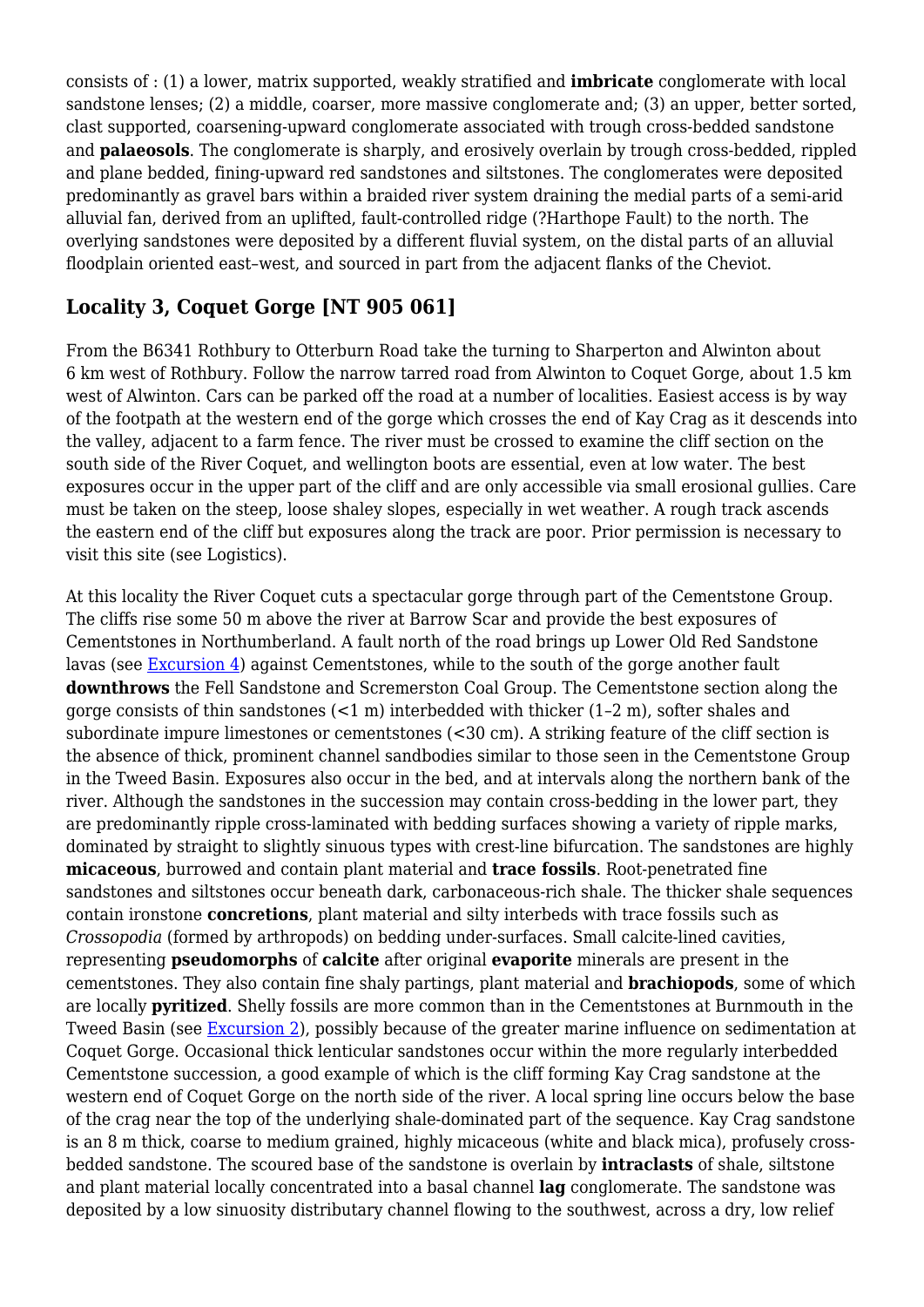coastal alluvial plain subjected to periodic marine incursions from the south. The origins of the cementstones are discussed in more detail in [Excursion 2](http://earthwise.bgs.ac.uk/index.php/Geology_of_Eyemouth_and_Burnmouth_-_an_excursion).

### **[Glossary](http://earthwise.bgs.ac.uk/index.php/Northumbrian_rocks_and_landscape:_a_field_guide#Glossary)**

# **[Bibliography](http://earthwise.bgs.ac.uk/index.php/Northumbrian_rocks_and_landscape:_a_field_guide#Bibliography)**

### At all times follow: [Countryside code](https://www.gov.uk/government/publications/the-countryside-code) and [Code of conduct for geological](https://www.scottishgeology.com/where-to-go/geological-fieldwork-code/) [field work](https://www.scottishgeology.com/where-to-go/geological-fieldwork-code/)

Retrieved from

'[http://earthwise.bgs.ac.uk/index.php?title=Lower\\_Carboniferous\\_at\\_Bowden\\_Doors,\\_Roddam\\_Dene\\_](http://earthwise.bgs.ac.uk/index.php?title=Lower_Carboniferous_at_Bowden_Doors,_Roddam_Dene_and_the_Coquet_Gorge_-_an_excursion&oldid=45660) and the Coquet Gorge - an excursion&oldid=45660' [Categories:](http://earthwise.bgs.ac.uk/index.php/Special:Categories)

- [Northumbrian rocks and landscape: a field guide](http://earthwise.bgs.ac.uk/index.php/Category:Northumbrian_rocks_and_landscape:_a_field_guide)
- [7. Northern England](http://earthwise.bgs.ac.uk/index.php/Category:7._Northern_England)

### **Navigation menu**

### **Personal tools**

- Not logged in
- [Talk](http://earthwise.bgs.ac.uk/index.php/Special:MyTalk)
- [Contributions](http://earthwise.bgs.ac.uk/index.php/Special:MyContributions)
- [Log in](http://earthwise.bgs.ac.uk/index.php?title=Special:UserLogin&returnto=Lower+Carboniferous+at+Bowden+Doors%2C+Roddam+Dene+and+the+Coquet+Gorge+-+an+excursion&returntoquery=action%3Dmpdf)
- [Request account](http://earthwise.bgs.ac.uk/index.php/Special:RequestAccount)

#### **Namespaces**

- [Page](http://earthwise.bgs.ac.uk/index.php/Lower_Carboniferous_at_Bowden_Doors,_Roddam_Dene_and_the_Coquet_Gorge_-_an_excursion)
- [Discussion](http://earthwise.bgs.ac.uk/index.php?title=Talk:Lower_Carboniferous_at_Bowden_Doors,_Roddam_Dene_and_the_Coquet_Gorge_-_an_excursion&action=edit&redlink=1)

 $\Box$ 

#### **Variants**

#### **Views**

- [Read](http://earthwise.bgs.ac.uk/index.php/Lower_Carboniferous_at_Bowden_Doors,_Roddam_Dene_and_the_Coquet_Gorge_-_an_excursion)
- [Edit](http://earthwise.bgs.ac.uk/index.php?title=Lower_Carboniferous_at_Bowden_Doors,_Roddam_Dene_and_the_Coquet_Gorge_-_an_excursion&action=edit)
- [View history](http://earthwise.bgs.ac.uk/index.php?title=Lower_Carboniferous_at_Bowden_Doors,_Roddam_Dene_and_the_Coquet_Gorge_-_an_excursion&action=history)
- [PDF Export](http://earthwise.bgs.ac.uk/index.php?title=Lower_Carboniferous_at_Bowden_Doors,_Roddam_Dene_and_the_Coquet_Gorge_-_an_excursion&action=mpdf)

 $\overline{\phantom{a}}$ 

**More**